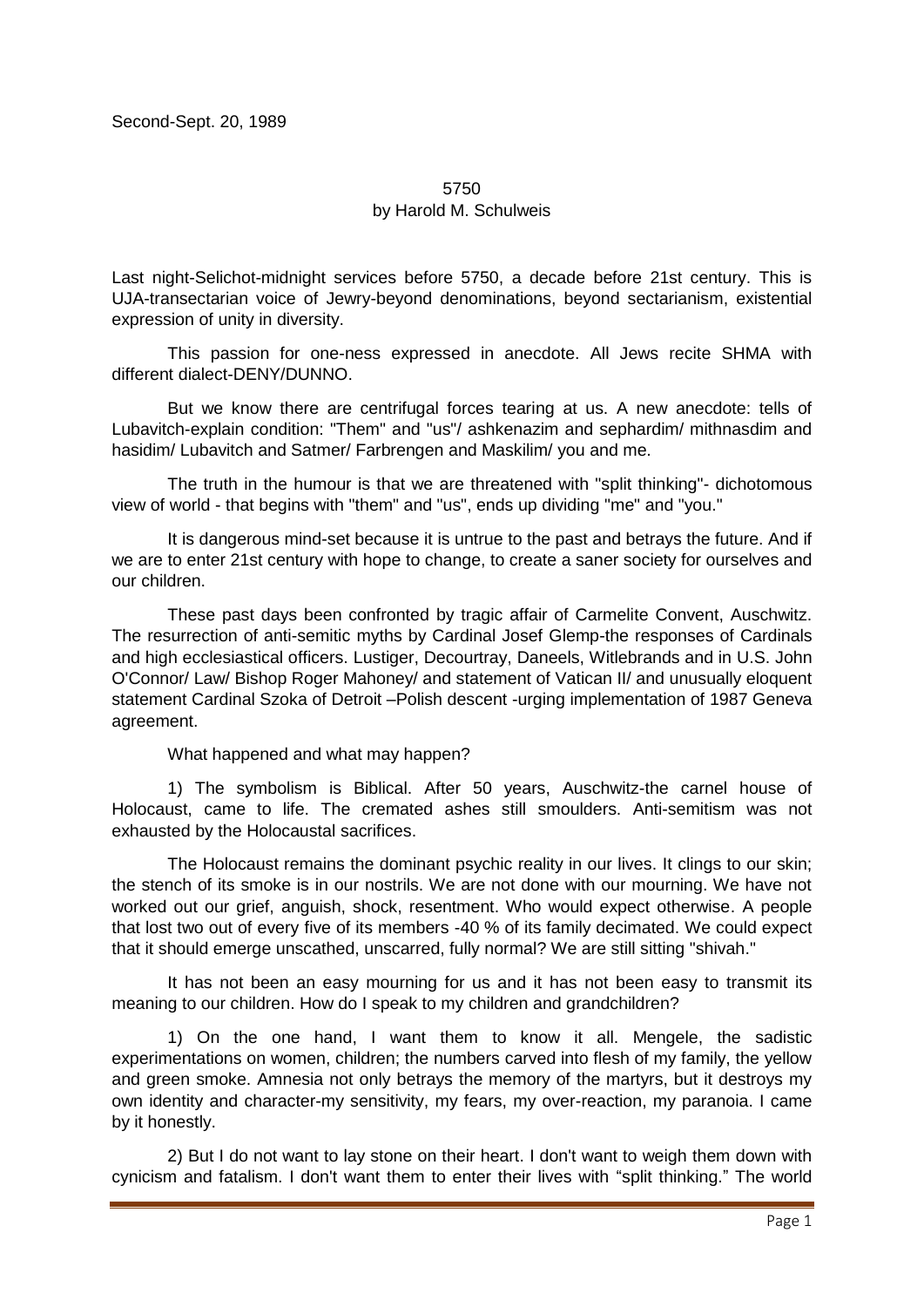divided between "them" and "us"! "They"- perennial persecutors - shmael, Esau, Amalek. "We"- the eternal victims-Isaac bound to the altar of sacrifice.

I don't want them to see Holocaust as confirmation of primordial fissure in human species and confirmation of an ineradicable dualism. The endowment of anti-semitism as an eternal malediction. Jew-hatred was/is/will be. That is not memory of history. That is metaphysics of curse. The cry "never again" is predicated on the theology of "ever again."

It is dangerous mind-set that is whispered and spoken aloud. "The whole world wants us dead." "We have no allies." That mentality cripples Jewish statesmanship. It fills us with anger. And anger makes us blind to possibility.

And then comes Cardinal Glemp and the resurrection of arcane hatreds.

I am haunted by dream-Baal Shem Tov. Heart-incarnation of evil- kill evil heartsobbing of infant-assented that within evil such innocence lives. There is hope. He stops beating the heart.

Is there no spark buried among the husks? No innocence? There is empirical evidence.

I have met gentiles, Christian men and women, flesh-and-blood human beings, from all walks of life and from every country that the Nazis occupied, who risked their lives and the lives of their families, and lost their possessions, to hide, protect, feed members of our Jewish family. I have read the testimony of survivors who are alive today because of ordinary people who acted in extraordinary fashion to hide Jews sought out by Nazi predators and collaborators, to hide them in closets, attics, barnyards, pigsties, sewers; who lied to authorities, falsified passports, and lost their fortunes. Not saints, these rescuers, but human beings who transcended the environs of prejudice and contempt and shielded Jews out of care, concern, responsibility, love. The experience of these rescuers and the testimony of the survivors-the empirical reality of goodness- have affected my theology, my morale, my politics, and my understanding of what must be done to create a different society.

I want my children to know the entire story-the killers of the dream, the sadists and torturers of innocence. But I want them equally to know these significant others. I want them to be exposed as I have been to precious persons such as Alex and Mila Roslan, two Polish Christians who hid three Jewish children in their small home throughout the Holocaust years. I want them to hear as I heard from the lips of Yaakov and David Gilat, the surviving brothers hidden by the Roslans, how the Roslans made themselves "as hiding places from the wind and shelters from the tempest; as rivers of water in dry places; as shadows of a great rock in a weary land" (Isa. 32). I want them to hear how, when scarlet fever broke out and hit the children, Yurek Rosland, age 10, was taken to the Warsaw hospital where no Jewish person could enter ; how Yurek carefully divided the powdered medicine given to him by the physicians so that the Jewish youngsters at home could be treated; how when Yaakov Gilat required surgery, the Roslans sold their house, hollowed out their sofa, and smuggled him into the hospital for an operation; how the family sold their home and repeatedly changed their residence to avoid detection of the magnificent crime. I would remind you that while these activities were going on the Polish population was warned by the German army that offering a Jew lodging, food, or transportation was punishable by death.

What do the Roslans mean to me as a Jew? What claims do they have upon my memory?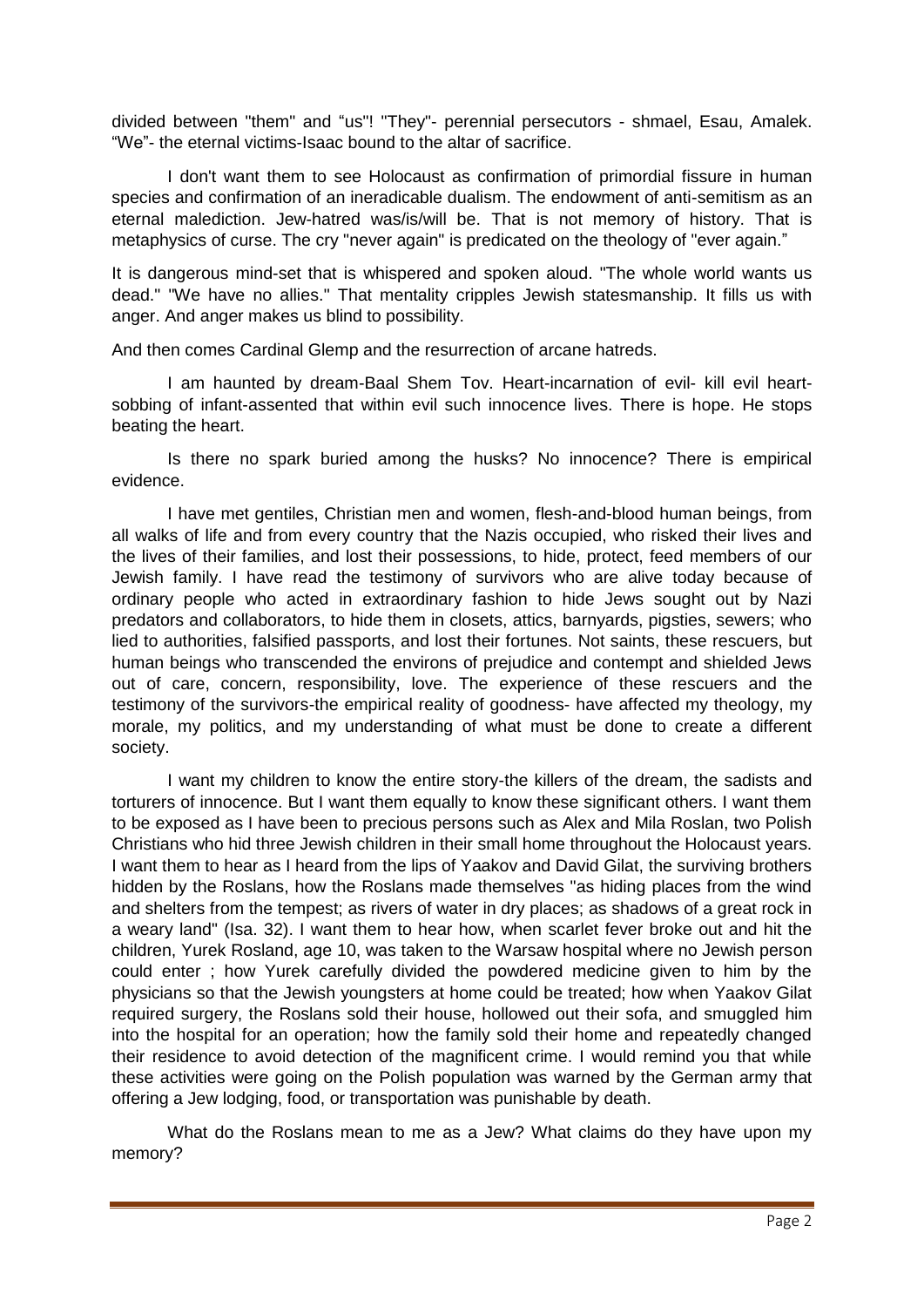The Roslans were not alone. Should our children not know of the Polish sewer workers who did seventeen Jews for fourteen months in the rat-infested sewers of Lvov?

-- of the citizens of Le Chambon sur Lignon who stood up to the Vichy police, the German army, and Gestapo and saved 5,000 Jews from destruction? Philip Hallie, in his Lest Innocent Blood Be Shed, describes the arrest of one lone Jew in Le Chambon who is placed in a bus to be deported to the Nazi camps. The villagers lined up and each of them reached out through the open window to give him gifts: an apple, a candy bar, a newspaper.

-- of Demiter Peshev and the Bulgarian Orthodox church and the Sobranie, the Bulgarian parliament, which steadfastly defied the Nazis and refused to deport 50,000 Bulgarian Jews? Of Bishop Kiril, who wired King Boris warning that he would mount a campaign of civil disobedience and would himself lie down on the railroad tracks before the trains would deport Jews to death camps.

-- of General Roatta and the Italian army and the Italian diplomats who, in defiance of Nazi orders, rescued tens of thousands of Jews in Croatia and southern France?

-- of Paul Gruninger, the Swiss police official; and Aristedes de Sousa Mendes, the Portuguese consul; and Sempo Sugihara, the Japanese consul stationed in Krakow-all three of whom defied the Nazis and their respective governments, lost their positions and their fortunes, and were publicly humiliated for their acts of altruism? These three alone account for the rescue of 16,500 hunted and persecuted Jews.

Why should our children hear only curses of the Jew-haters and not the blessing of those who rescued our people? · Why are accounts of betrayal and persecution the rightful legacy to leave our children, but not the memories of loyalty and love? Why only the tears of fear and hate and not the tears of love and hope?

Why our children came to know the names of Eichmann, Himmler, and Klaus Barbie, but not the names or exploits of the Christian families who hid Anne Frank and her family in an attic for two and a half years. Consult, if you will, the Encyclopedia Judaica in the section dealing with Anne Frank and you will find no mention of the names of the rescuers, what they did, nor what became of them after they were caught. You will find them and their acts dismissed with seven words: "They were kept alive by friendly gentiles."

We need Beatte Klarsfelds and Simon Wiesenthals to search out the rescuers of our people with the same zeal and energy with which the murderers of our people and properly hunted down and brought to justice. Jewish institutions, Jewish historians, Jewish scholars must not allow the history of this phenomenon to be overlooked or to sink to the bottom of some footnotes. And have these rescuers no claim upon us? Should we not know where they are today, how they fare, who protects them, who befriends them?

The reluctance to focus on rescuers is based on a number of understandable concerns. Some suggest that speaking of heroic altruists lessens the tragedy of the Holocaust. I think not. There are no heroes without villains. There are no Jeanne Damanns, no Herman Graebes without the Mengeles and Himmlers. The ordeals of the rescuers can illuminate the darkness of the cave which many fear to enter. We may more readily help many face the evil by using the activity of the rescuers to sustain their morale.

Some non-Jews there are who turn away from the Holocaust because they cannot bear the accusation against the Christian world. But I am less interested in forcing on them a collective mea culpa for their forebears, less interested in producing feelings of brooding guilt that frequently prove to be counterproductive, than in presenting them with Christian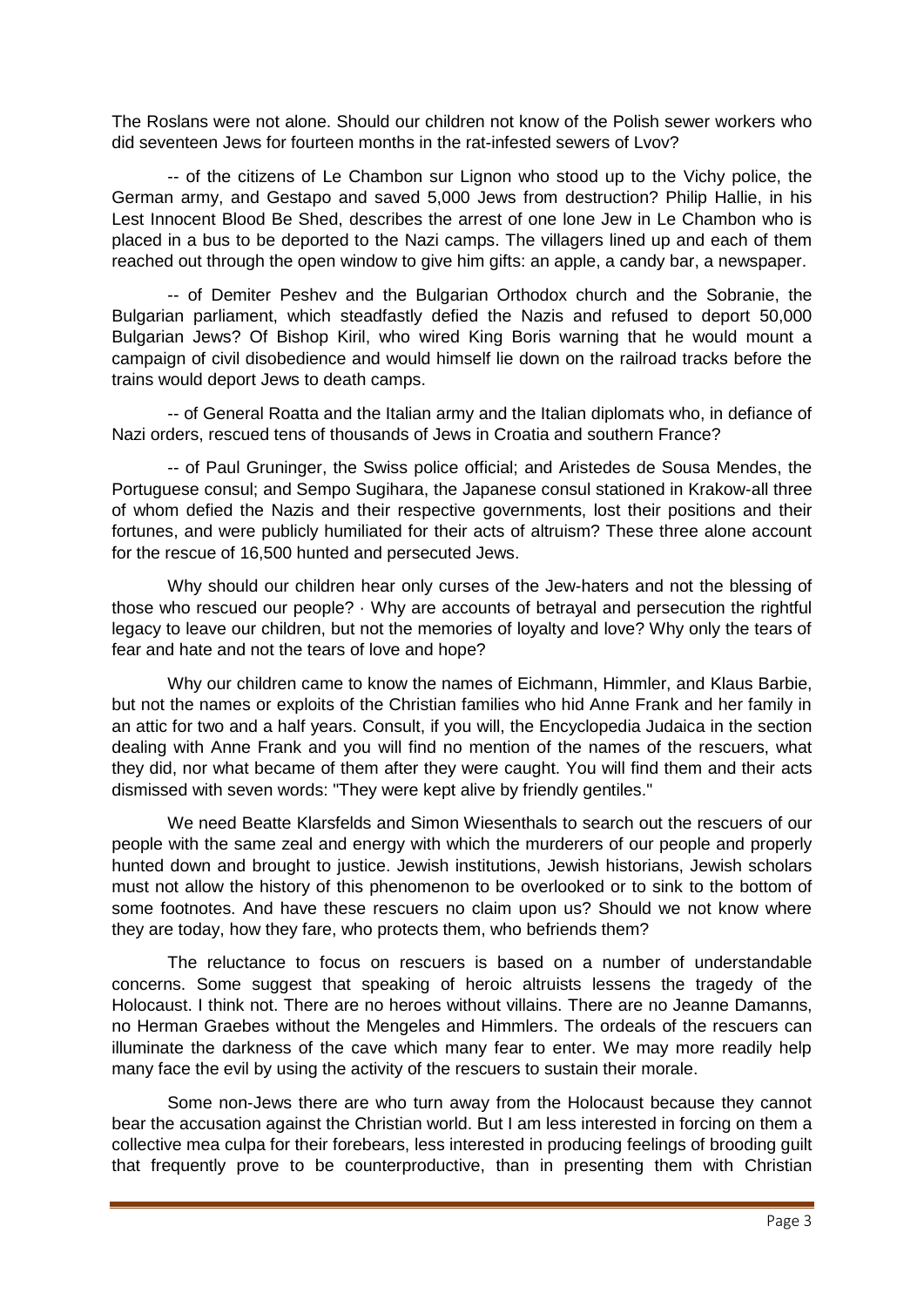hearoes, models of behavior, to be respected, honored, and emulated. Let them know of the moral heroism of the priest Bernard Lichtenberg of st. Heldwig's Cathedral who insisted on joining the Jews deported to the Jewish ghetto of Lodz and, punished by the Nazis, died on the way to Dachau and of Father Marie Benoit, who turned his monastery into a rescue agency issuing baptismal certificates and passports to Jews, who in Rome was known as Padre Benedetti and by those he protected "Father of the Jews." Let them know of the moral courage of Cardinal Saliege, the arch bishop of Toulouse, and pastors Hermann Maas and Heinrich Gruber. Memory is for the sake of the future. I agree with the historian Yosef Yerushalmi who, in addressing Christians, concluded, "Not by your ancestors but by your actions will you be judged."

Cardinal Glemp in his defense calls for time to let Catholic Poles know more of Jewish pain. But I would have Poles know of Roslans, Opdykes-and the herosim of Poles who ill there was an alternative to passive complicity.

At a recent Holocaust conference someone asked, "Was it so difficult to help a Jew?" Edict October 15, 1941: To hide a Jew was a matter of life and death for the protector and his or her family. On January 19, 1943, the SS executed fifteen Poles in the village of Wierbicz, members of whose families saved Jews. One of those fifteen souls was a twoyear- old child.

-- Ninety-six Polish men were murdered by the Germans in the village of Biala for hiding and feeding Jews.

-- In Stary Ciepielow, the SS pushed twenty-three Poles, men, women, children, and infants, into a barn and burned it down with all of them inside for their violation of the edict proscribing protection of the Jews.

Glemp-Polish Catholics need to be educated. Can't allow Glemp to eclipse this face of Poland-or the revolutionary progress since Vatican II.

Goodness is powerful mirror. Goodness challenges us in the way that evil does not. Compared to Eichmann, I am a saint; but compared to the Roslans, how do I measure up? Would I unlock the door? Would I take into my home this sick man, this pregnant worman, this frightened family

--would I keep them for days, week s, months, years, knowing that discovery of my act by the Nazi predators would mean the imprisonment, torture and death of my family? How do I buy food in my impoverished community? How do I call a doctor for someone who doesn't exist, or remove refuse of bury a body without detection, while outside the informer bribed by vodka and cigarettes looks on?

There are some who resist this concern for the rescuers because the numbers are too few. How many rescuers were there? Estimates range from 50,000 to 500,000. Whatever the number, there were too few. There are always too few moral heroes in history. But let me hasten to add (a) that we do not know because we have not searched and (b) that quantity is no measure of moral quality. We are not dealing with sacks of potatoes. We are dealing with life-and-death choices that must not be trivialized by the numbers game. Let's take Jewish teaching seriously. In our Judaic tradition we are taught that for the sake of thirty-six righteous persons the world is sustained; for the sake of ten righteous persons Sodom and Gomorrah would not have been destroyed; and that the saving of one person is tantamount to saving the entire world. Many worlds were saved by rescuers. Speaking of numbers, a Dutch Chrisitian rescuer used the expression "the conspiracy of goodness." "Do you think," he said, "that I could have hidden that Jewish family without the knowledge and